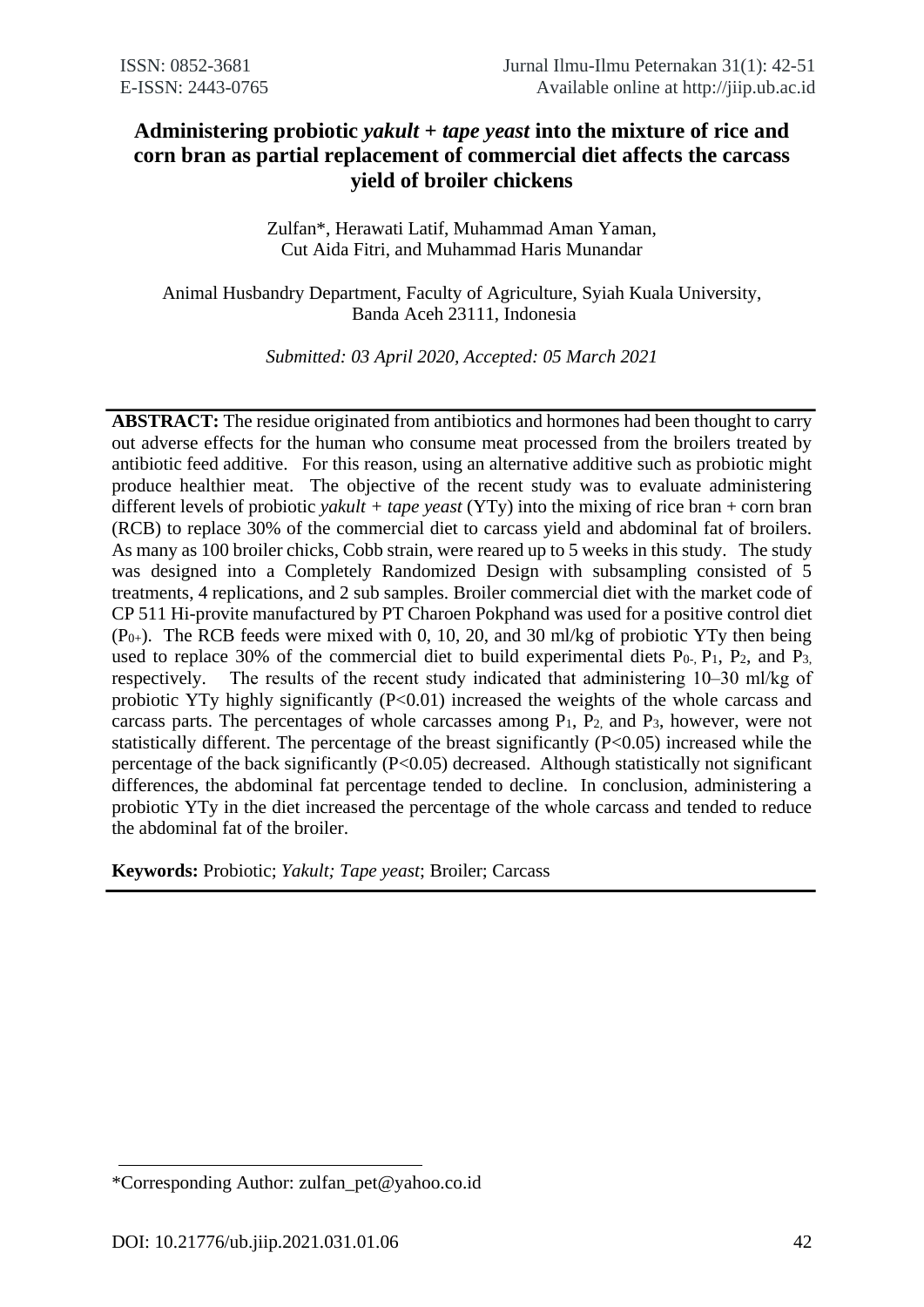## **INTRODUCTION**

Broiler industries aim to produce meat with high carcass quality. The carcass quality is influenced by pre-slaughter as well, for example, employing antibiotics and hormones in the diet. The residue originated from antibiotics and hormones have been thought to carry out adverse effects for the human who consumes the processed meat. For this reason, using an alternative feed additive such as probiotic might result in healthier meat.

Probiotic is defined as a mixed culture of live microorganisms when applied to animals, beneficially affect the host by improving the properties of the indigenous microbiota (Jadhav *et al*., 2015). In animal husbandry, probiotic is utilized to improve feed quality. Probiotic contains various microorganisms of which *Lactobacillus* is extensively used in animal feed. *Lactobacillus* could stimulate the growth of natural *Lactobacillus* existing in the host animal's intestine, restrains the growth of pathogen microorganisms such as *Escherichia coli,* thus resulting in better feed efficiency and increasing body weight gain. *Lactobacillus* also improves the appetite of the host, constitutes the stability for intestinal microflora, stimulates the synthesis of vitamins, and builds immune response. One of the *Lactobacillus* species is *Lactobacillus casei* which is the probiotic in *yakult,* a probiotic commercial product (Widiyaningsih, 2011). O'Connel *et al*. (2010) found that *Lactobacillus casei Shirota (LcS)* in *yakult* could induce an increased salivary IFN-g, sIgA, IgA1, and IgA2 secretion in healthy adults, which may improve mucosal immunity in the upper respiratory tract and provides health-related benefits.

Another microorganism often employed as a probiotic in the diet is *Saccharomyces cerevisiae,* the fungus. This species has immunostimulant activity improves the body's immune system, protects the body from disease infection from bacteria and virus. *Saccharomyces* is one of the microbes available in *tape yeast.* Mandey *et al.* (2017) studied the use of *tape yeast* in fermenting pineapple waste meal and given to broiler resulting in better carcass quality and low abdominal fat percentage. Mulatu *et al.* (2019) used baker's yeast as a feed additive, which can be included in up to 2.5% of the total diet and improve the overall performance of broilers without compromising the hematological indices of broiler chickens.

The combination of both products would serve both microorganisms expectedly resulting in a more superior probiotic. Kumprecht *et al.* (1994) created the combination of *Saccharomyces cerevisiae + Treptococcus faecum*  supplemented in broiler diet causing the reduction of the number of *Escherichia coli*  up to 50% within the caecum, hence increased body weight of broiler. Based on this reason, it was attempted to use a probiotic produced by the combination of *yakult* and *tape* yeast (YTy) as an alternative feed additive.

This local probiotic was administered with different levels into feeds constituted of an equal amount of the mixing of rice bran + corn bran (RCB). The RCB added probiotic YTy then subsequently used to replace 30% of the commercial diet and then fed on the broilers for up to 5 weeks. The purpose of this research was to evaluate administering different levels of probiotic *yakult + tape yeast* into the mixing of rice  $\text{tran} + \text{corn}$  bran by replacing 30% of the commercial diet on carcass yields and abdominal fat of broilers.

## **MATERIALS AND METHODS**

The research was conducted at the Field Laboratory of Animal Husbandry, Animal Husbandry Department, Syiah Kuala University from April 14 until May 12, 2019.

## **Materials and equipment**

As many as 100 DOC of broilers, Cobb strain, were reared up to 5 weeks. Broiler commercial diet with the market code of CP 511 Hi-provite manufactured by PT Charoen Pokphand was used for a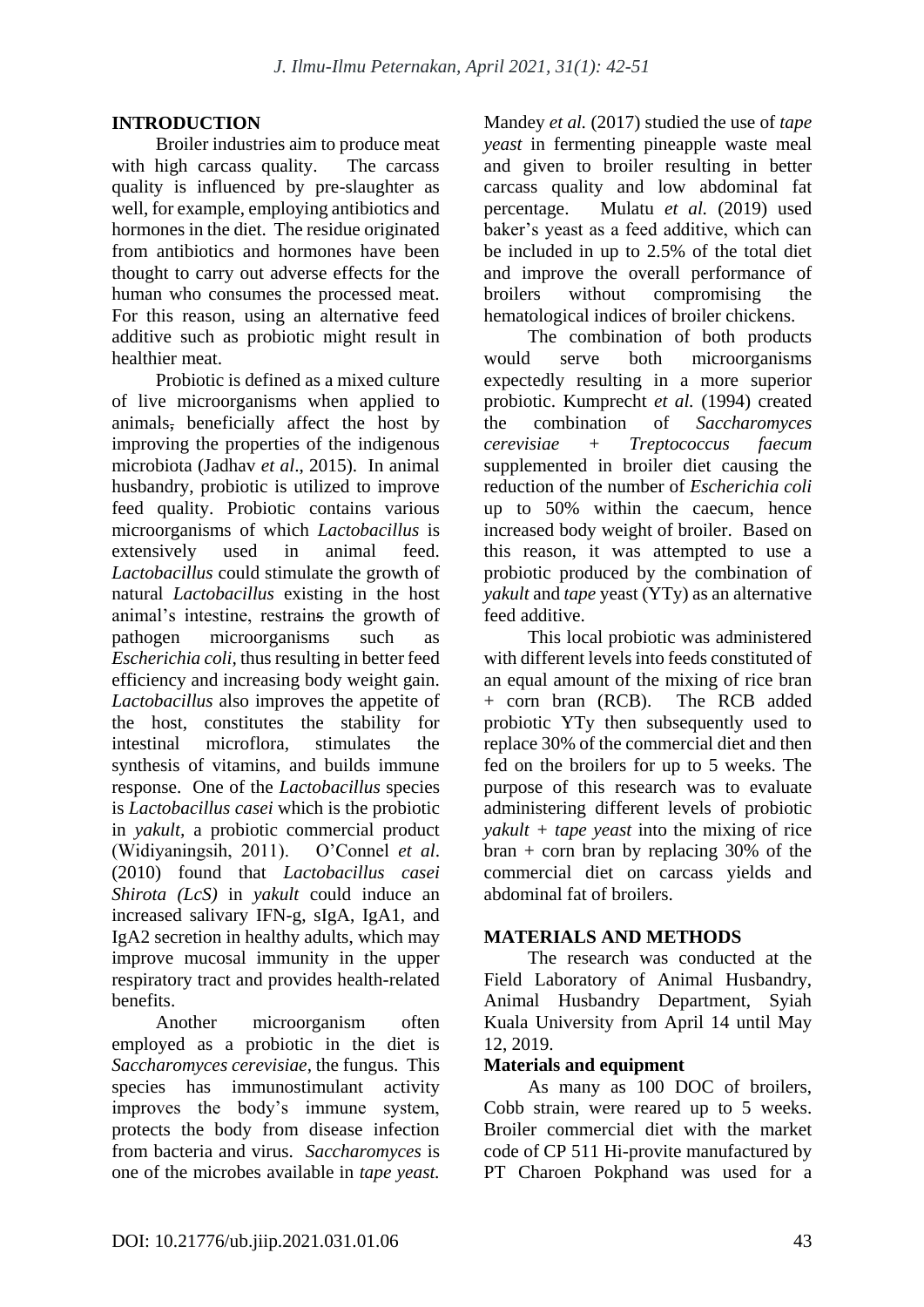positive control diet. Rice bran and corn bran with an equal ratio were mixed to replace 30% of the commercial diet. The YTy was prepared by mixing the combination of an equal amount of *yakult* and *tape yeast* with coconut water, residual water of rice rinse, and molasses then sprayed to RCB. Other materials consisted of ND and IBD vaccines, vita chick, vita stress, and disinfectant. The equipment including 20 cages 1 x 1 m as an experimental unit each, scales, heating bulbs, feeders, and drinkers were utilized to support the research.

## **Treatments**

The treatment was administering probiotic based on the combination of 50% *yakult* + 50% *tape yeast* (YTy) with different doses in feed ingredients composed

of 50% rice bran  $+$  50% corn bran (RCB). As many as 30% of this feed mixture containing probiotic YTy with the level of 10, 15, and 20 ml, respectively was mixed into the base diet which was commercial diet CP511. The nutrient contents of experimental diet were given in Table.

The treatments were as following:

- P0+ =100% commercial diet CP511  $(control+)$
- P0-  $=70\%$  commercial diet CP511 + 30% RCB (control-)
- P1 =  $70\%$  commercial diet CP511 + 30% RCB + probiotic YTy 10 ml/kg
- P2 =70% commercial diet  $CP511 + 30%$ RCB + probiotic YTy 15 ml/kg
- P3 =  $70\%$  commercial diet CP511 + 30% RCB + probiotic YTy 20 ml/kg

|  |  | Table 1. Composition and nutrient content of experimental diets |
|--|--|-----------------------------------------------------------------|
|  |  |                                                                 |

|                                                       | Experimental diets |                |       |                |       |
|-------------------------------------------------------|--------------------|----------------|-------|----------------|-------|
| Feed ingredients                                      | $P_{0+}$           | $P_{0}$        | $P_1$ | P <sub>2</sub> | $P_3$ |
| Commercial diet CP511 Hi-Provit <sup>1</sup>          | 100                | 70.00          | 70.00 | 70.00          | 70.00 |
| Feed mixtures <sup>2</sup>                            |                    |                |       |                |       |
| Rice bran $50\%$ + corn bran $50\%$ + 0 ml probiotic  |                    |                |       |                |       |
| yakult 50% + tape yeast 50%                           |                    | 30.00          |       |                |       |
| Rice bran $50\%$ + corn bran $50\%$ + 10 ml probiotic |                    |                |       |                |       |
| yakult 50% + tape yeast 50%                           |                    |                | 30.00 |                |       |
| Rice bran $50\%$ + corn bran $50\%$ + 15 ml probiotic |                    |                |       |                |       |
| yakult 50% + tape yeast 50%                           |                    |                |       | 30.00          |       |
| Rice bran $50\%$ + corn bran $50\%$ + 20 ml probiotic |                    |                |       |                |       |
| yakult 50% + tape yeast 50%                           |                    |                |       |                | 30.00 |
| Total                                                 | 100                | 100            | 100   | 100            | 100   |
| Calculated nutritional contents                       |                    |                |       |                |       |
| Protein $(\%)$                                        |                    | $-- 17.88 --$  |       |                |       |
| Metabolism Energy, ME (kcal/kg)                       |                    | $-- 2.765 --$  |       |                |       |
| Crude fiber, $CF$ $(\%)$ (max)                        |                    | $- - 8.20 - -$ |       |                |       |
| Crude fat $(\%)$ (min)                                |                    | $-- 5.73 --$   |       |                |       |
| Ca (%) (min)                                          |                    | $--- 0.71---$  |       |                |       |
| $P$ (%) (min)                                         | 0.80               | $--- 0.72---$  |       |                |       |

<sup>1</sup> Nutrient content refers to market label of commercial diet CP511

<sup>2</sup> Nutrient content refers to Hartadi *et al.* (2005)

#### **Experimental design**

The research was set up into a Completely Randomized Design with subsamplings consisting of 5 treatments, 4 replications, and 2 subsamples. Each replication was an experimental unit consisted of 5 birds each. The model for Completely Randomized Design with subsampling according to Steel and Torrie

(1993) was:  $Y_{ijk} = \mu + \tau_i + \mathcal{E}_{ij} + d_{ijk}$  where *Y*<sub>ijk</sub> = observation value,  $\mu$  = an overall mean,  $\tau_i$  = an effect due to diet,  $\mathcal{E}_{ij}$  = a sampling error, and  $d_{ijk} = a$  subsampling error.

# **Research procedure**

The procedure of this research was as follows (1) The preparation consisted of cage construction and diet formulation, (2) As many as 20 cages along with equipment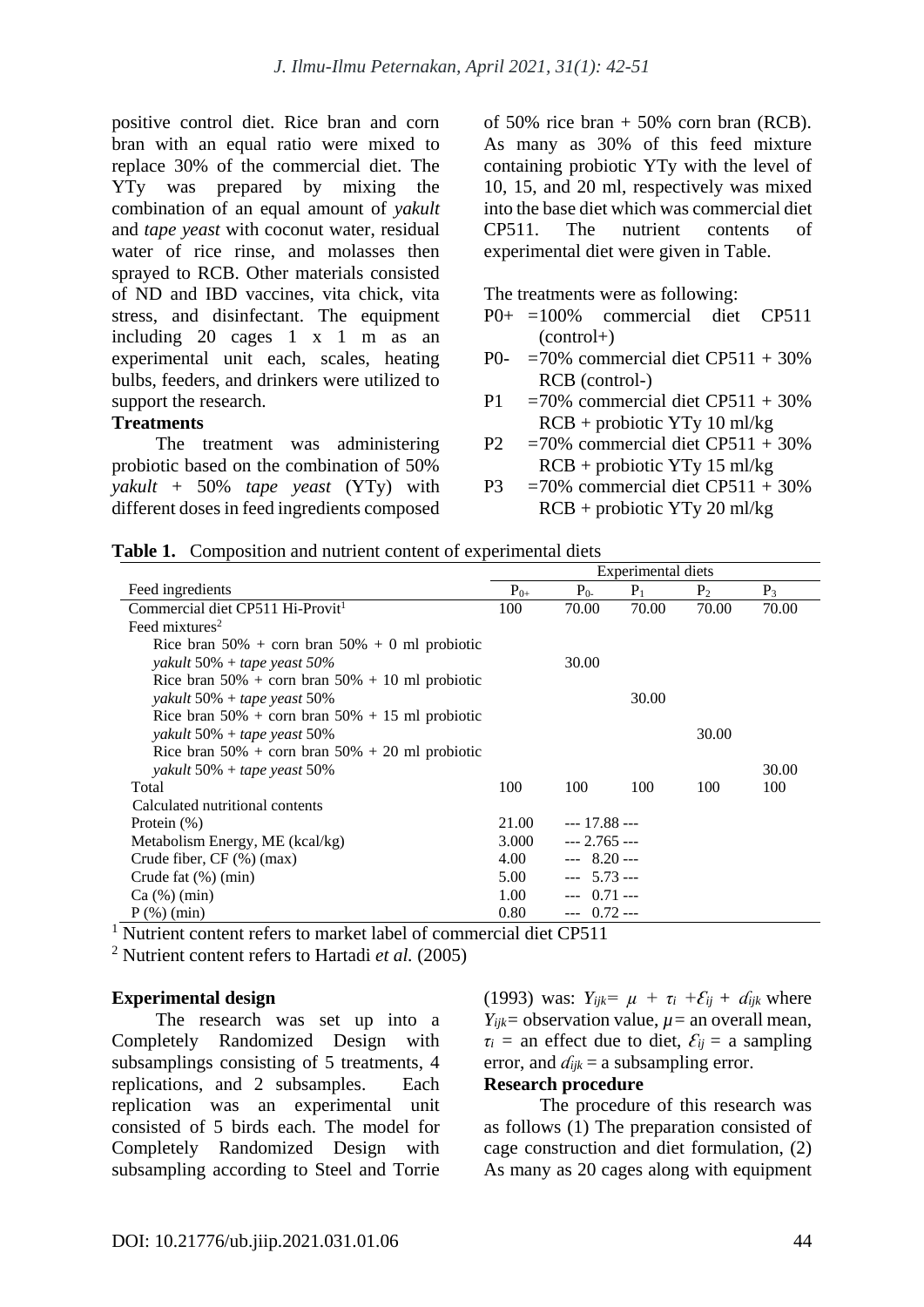were rinsed and disinfected then allowed for 2 weeks, (3) Each cage was set up by a 40 watt bulb and scattered by 6 cm litter, (4) A feeder and drinker were placed into each cage, and, (5) Diet formulation was initially by mixing probiotic YTy with experimental diets. Growing the chicks was started from DOC until 5 weeks.

The birds were fed experimental diets of which composed of the basal diet of CP 511 *ad libitum* for overall periods. Drinking water was supplied *ad libitum,* vita chick was given during the first two weeks, and next vita stress during the rest weeks. The ND vaccine was offered on the third day and at the end of the third week while the IBD vaccine was given on day 10. At the end of 5 weeks, all birds were weighed to record final body weight (FBW). Two birds with average body weight (BW) close to the average BW in each unit were slaughtered and eviscerated for carcass collection.

## **Making probiotic YTy**

The procedure of mixing probiotic *yakult + tape yeast* was run by following the method of fermentation. Firstly, feed ingredients consisted of rice bran and corn bran were weighed equally then mixed and homogenized. The probiotic *yakult + tape yeast* was initially made up by mixing coconut water 1 liter + residual water of rice rinse 2 liters + molasses 0.5 liters. Afterward, both *yakult* 2 small bottles and *tape yeast* 2 tablets were included in the mixture resulted in so call probiotic YTy.

This probiotic then was sprayed into the RCB and inserted into the plastic bag. The bag containing the stuff was tied tightly to achieve as close as possible anaerobe condition. Furthermore, the bag was placed in a dark room under room temperature for 7 days.

## **Parameters**

Parameters observed in this study were as follows:

1. Weight and percentage of the whole carcass: Carcass weight was obtained by weighing carcass after evisceration and removal out of noncarcass parts. The percentage of the carcass was determined by dividing carcass weight and live weight.

- 2. Weights and percentages of carcass parts: Weights of the carcass parts (breast, thighs, wings, and back) were obtained by weighing each part after separated from each tissue. The percentage of each part was determined by dividing each part's weight by whole carcass weight.
- 3. Weight and percentage of abdominal fat: Abdominal fat was obtained by weighing fat after pulled out of the abdominal cavity and viscera. The percentage of abdominal fat was determined by dividing abdominal weight by body weight.

# **Data analysis**

Data were analyzed by Analysis of Variance (ANOVA). The analysis was continued by Duncan's Multiple Range Test (DMRT) with the procedure  $W'_r$  =  $q'_a(r,v)\sqrt{s^2w/n'}$  as significant differences  $(F<sub>obs.</sub> > F<sub>tab. α=0.05</sub>)$  were detected (Steel and Torrie, 1991).

## **RESULT AND DISCUSSION Whole carcass**

Weights and percentages of whole carcasses of broiler fed the experimental diets were given in Table 3. The result of ANOVA indicated that administering probiotic YTy in the RCB highly significantly  $(P<0.01)$  affected on whole carcass weights of broiler chickens. Most of the carcass characteristics were directly proportional to the increased BW at the time of slaughter (Jadhav *et al*., 2015).

Replacing commercial diet with 30% of the RCB caused the increase of crude fiber (CF) in high amounts from 4.00%  $(P_{0+})$ to  $8.20\%$  (P<sub>0</sub>-) (Table 2). Crude fiber (cellulose) was not well digested by the birds due to the absence of cellulosic enzyme. Bird consuming high CF might suffer ME deficiency causing the decline of body capacity to gain carcass. In the recent study, carcass weights had loosed approximately 50% from 1.241 ( $P_{0+}$ ) to 603 kg  $(P_0)$ . According to NRC  $(1994)$ , the requirement of ME for a broiler was  $3.000-$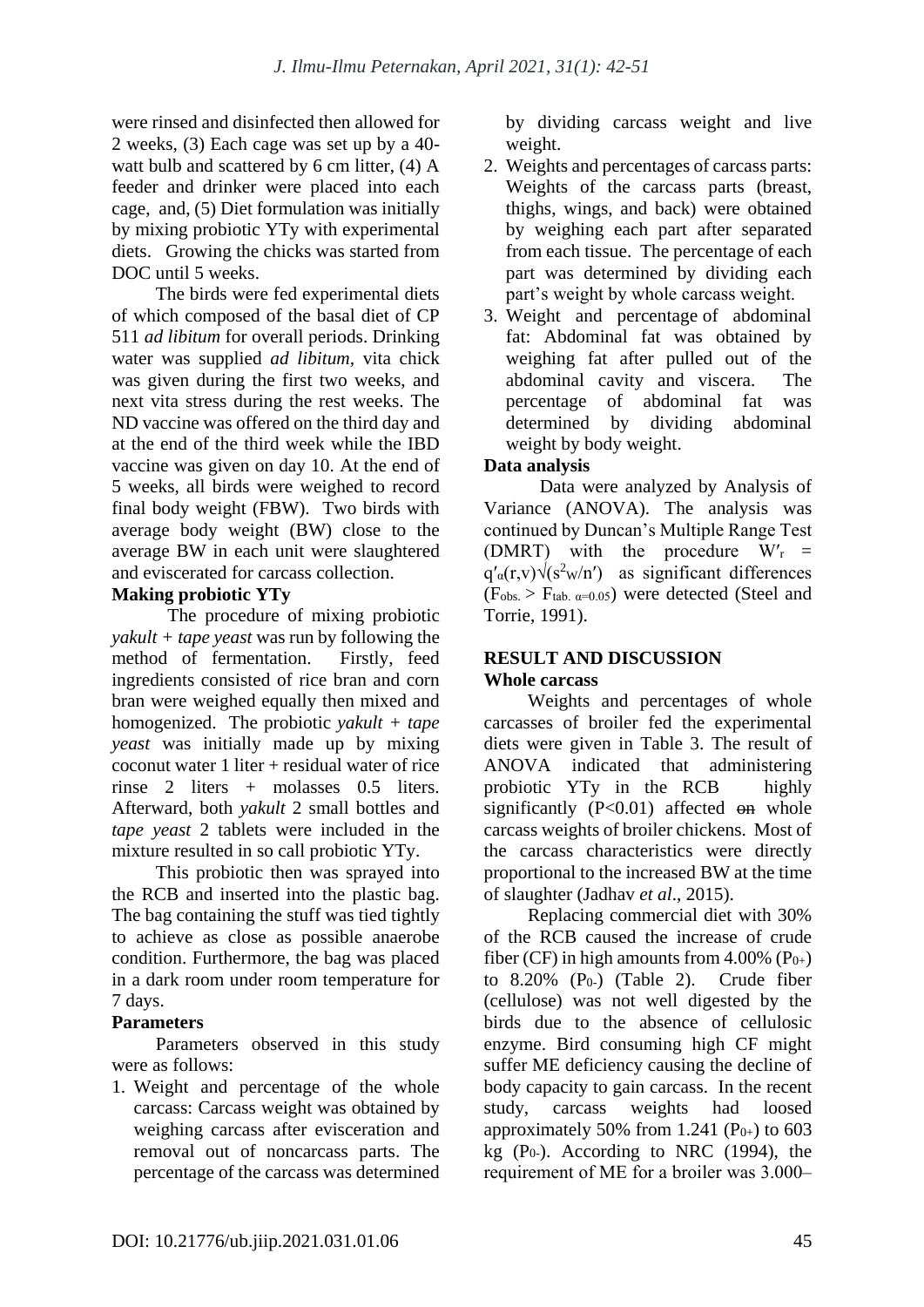3.200 kcal/kg. The levels of ME within the diet P<sub>0</sub>- had reduced from  $3.000$  kcal/kg (P<sub>0+</sub>) to  $2.765$  kcal/kg (P<sub>0</sub>-). The ME was the major component involved in the process of metabolism within the animal body (Parakkasi, 2002). A diet with a low density of ME leads to impeding the absorption of any nutrients in the body.

|  | Table 3. Weights and percentages of whole carcasses of broilers |  |  |
|--|-----------------------------------------------------------------|--|--|
|  |                                                                 |  |  |

| $P_{0+}$          | Р٥.                      |                             |                | P.                |
|-------------------|--------------------------|-----------------------------|----------------|-------------------|
| $1.836 \pm 111$ ° | $961+171^a$              | $1.516 \pm 76$ <sup>b</sup> | $1.507+185b$   | $1.549 \pm 139^b$ |
| $1.241 + 75$ °    | $603 + 118$ <sup>a</sup> | $1.046 + 64^b$              | $1.041 + 101b$ | $1.029 \pm 106^b$ |
| $67.80 \pm 3.41$  | $62.50 + 2.09$           | $69.09 + 4.05$              | $69.57 + 7.26$ | $66.97+9.63$      |
|                   |                          |                             |                |                   |

*a,b,c* The number in the same row with different superscripts indicated highly significant differences  $(P<0.01)$ 

In addition to ME, the protein was required by the birds for body maintenance, feather growth, and tissue development (Scott *et al.,* 2000). Replacing commercial diet with 30% of the RCB also caused the decline of dietary CP from 21.00%  $(P_{0+})$  to 17.88%  $(P_0)$ . Deficiency protein inhibited tissue maintenance, body growth, and carcass production.

Administering a probiotic YTy at 10– 20 ml/kg into the RCB improved the quality of feed might be due to the increase of feed digestibility and bird health. Bidura *et al.*  (2009) reported that the inclusion of fermentation *tape yeast* products in diets could increase nutrient digestibility and growth performance. Pourakbari *et al*. (2015) found probiotics in broiler feed at 0.01% or higher levels of supplementation increased (P<0.05) *Enterococci* and decreased (P<0.05) *Escherichia coli* counts in the ceca and then improved BWG.

The result of the DMRT test indicated that the carcass weight of broilers fed the commercial diet of which 30% replaced with the RCB administered by the probiotic YTy  $(P_1-P_3)$  highly significantly  $(P<0.01)$ increased the whole carcass compared to those fed the RCB with the absence of probiotic YTy  $(P_0)$ . Agree to Kabir (2009), probiotics could be successfully used as nutritional tools in poultry feeds for promotion of growth, modulation of intestinal microflora and pathogenic inhibition, immunomodulation, and promoting meat quality of poultry. It seems probiotic YTy was able to recover carcass yield in a limited capacity since the achievement of carcass weight was still less than  $P_{0+}$ . A high amount of RCB replacing commercial diet, therefore, caused a severe nutrient imbalance. Based on percentage, although statistically no significant differences were detected, broilers fed the commercial diet of which 30% replaced with the RCB administered by the probiotic YTy  $(P_1-P_3)$  were liable to gain the percentage of carcass higher than those fed the RCB with the absence of probiotic  $(P_0)$  even  $P_1$  and  $P_2$ were higher than  $P_{0+}$ . Probiotic YTy was considered to play role in increasing carcass weight and percentage. As reported by Paryad and Mahmoudi (2008), dietary *S. cerevisiae* could improve the performance, blood constituents, and carcass characteristics of broilers.

Cellulolytic enzymes released by the microorganisms could act as a useful additive in the diet. Probiotic YTy contained *Lactobacillus casei* originated from *yakult* and fungi *Saccharomyces cerevisiae* from yeast. *Lactobacillus*  released cellulosic aiding in the digestive process. This enzyme was able in breaking down CF to any simple components easily absorbed by the birds in their digestive tracts to support tissue growth and body weight gain (McNaught and MacFie, 2000). Moreover, probiotic microbes secreted antimicrobial products such as bacteriocin to retard the growth of pathogenic microorganisms. Within the intestinal tract, *Lactobacillus* released several digestive enzymes, for instance, lactase to make use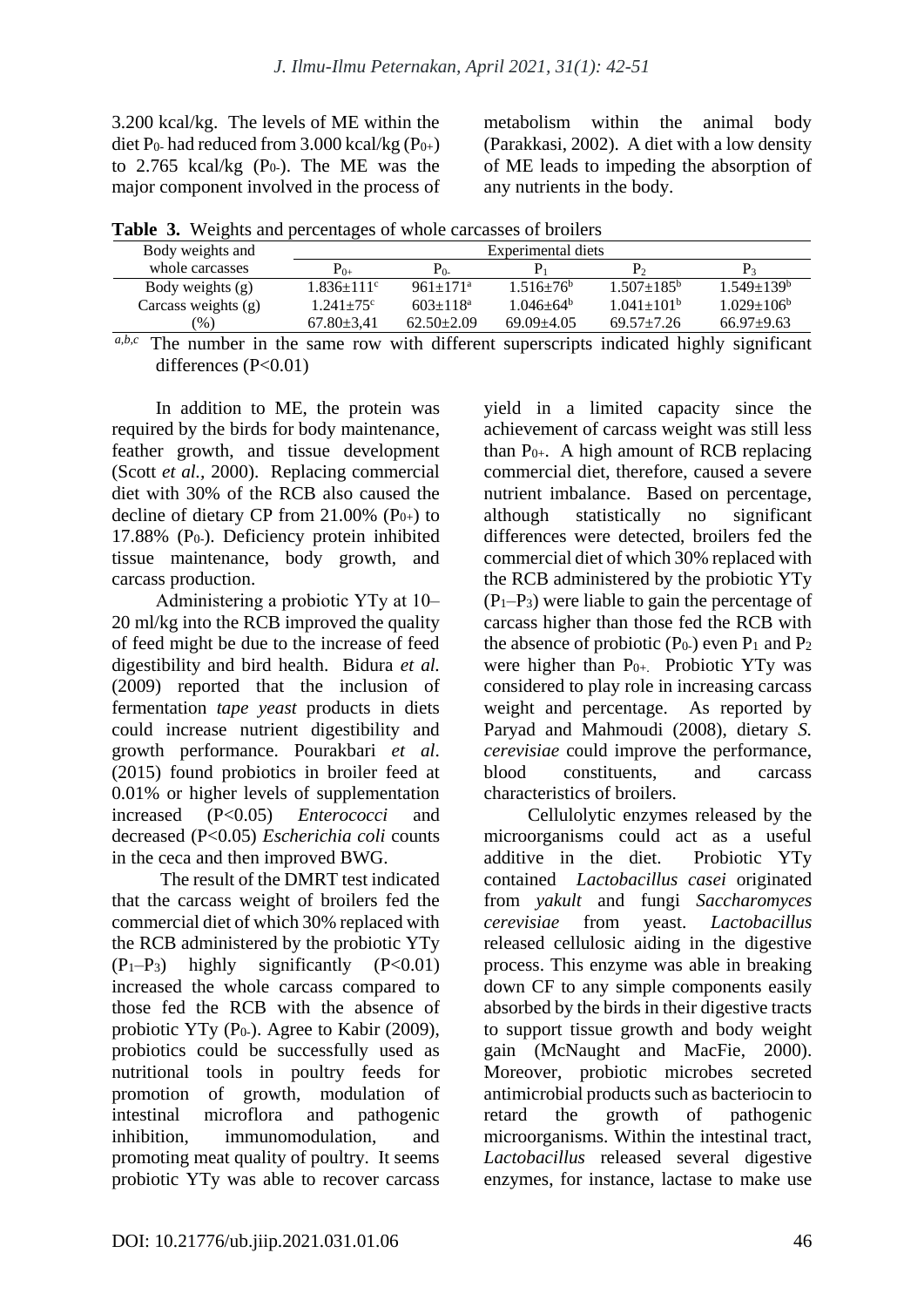of indigestible carbohydrates, stimulate volatile fatty acids, and produce antibacterial compounds (Nahashon, 1996). These compounds were capable to depress pathogenic bacterial growth allowing the nonpathogenic bacteria to highly develop in the epitel intestine and support to enrich the absorption of numerous nutrients (Kvan *et al*., 2017). Based on DMRT, administering probiotic YTy at the levels of 10, 15, and 20 ml/kg  $(P_1-P_3)$  did not show any differences in the weight and percentage of the carcass. It means administering probiotic YTy at 10– 20 ml/kg resulted in a similar effect to produce broiler carcasses. The same results had been reported by Ronstarci *et al.* (2013), adding probiotics in different doses in the diet did not significantly affect carcass percentage. The live weights and carcass percentages were illustrated in Fig. 1.



**Figure 1.** Body weight and carcass percentage of broilers

## **Carcass parts**

Weights and percentages of carcass parts of broilers fed the experimental diets were given in Table 4. The results of ANOVA indicated that administering probiotic YTy in the RCB highly significantly  $(P<0.01)$  affected the weights of all carcass parts. These parts draw a parallel with the whole carcass weight. According to Soeparno (2009), the weight of carcass parts correlated to the weight of the whole carcass.

As a percentage, a highly significant difference was detected on the percentages of chicken backs for which birds fed the P0 had higher back percentages than those fed  $P_{0+}$ . The back was supposed of having low economic value. Diminishing protein and ME content as well as increasing CF in the diet as a result of replacing 30% of the commercial diet with the RCB affected an optimal tissue composition. Hence, birds fed  $P_0$ - and  $P_1-P_3$  produced breasts significantly lower  $(P<0.05)$  than they fed  $P_{0+}$ , while the percentages of thighs and wings were not significantly different. Administering a probiotic YTy represented a positive effect on the percentages of carcass parts. The percentage of back highly significantly (P<0.01) declined, while breast significantly (P<0.05) inclined on broilers fed  $P_1-P_3$  compared to  $P_0$ . Agree to the report of Khaksefidi and Rahimi (2005), **t**he leg and breast meat of chickens fed diets containing probiotics were higher  $(p<0.05)$ compared to control chickens. Based on Candrasih and Bidura (2001), using a probiotic in the diet was able to enhance protein retention playing important role in the formation of muscle tissue. However, the different levels of probiotic YTy did not significantly influence meaning administering 10 or 20 ml/kg probiotic YTy presented relatively equal results.

#### **Noncarcass**

Parts of noncarcass observed in this research were head, shank, and abdominal fat. Weights and percentages of these organs of broilers fed the experimental diets were given in Table 5.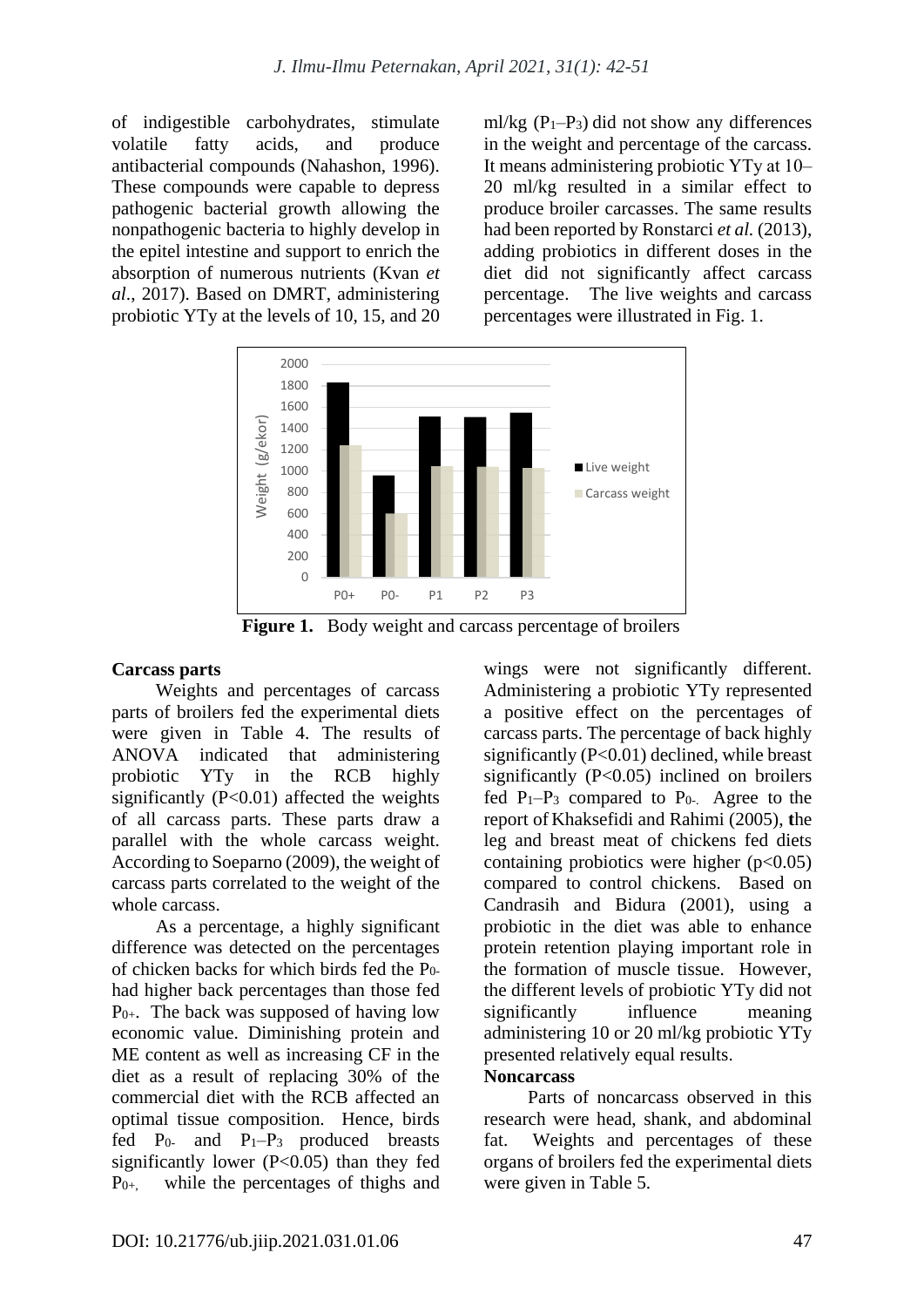The results of ANOVA indicated that administering probiotic YTy in the RCB highly significantly (P<0.01) affected weights of head and shanks of broilers. It is associated with body weight as reported by Soeparno (2009), weights of body chicken parts correlated to their live weight. The higher the live weight the higher body part weights. As a percentage, no significant difference was detected on the percentage of the head, but the percentage of shanks was highly significantly  $(P<0.01)$  affected. Replacing commercial diet with 30% of the

RCB (P<sub>0</sub>-) highly significantly increased the proportion of noncarcass which was shanks. This result indicated that feeding broilers with the commercial diet of which 30% replaced with the RCB caused the birds to suffer malnutrition. Administering probiotic YTy to the RCB for replacement 30% of the commercial diet  $(P_1-P_3)$  aided to improve the quality of the feed then reduce shank proportions. Despite this, the percentages of shanks of the broilers from all treatments were in the range of  $3.62-4.78\%$  close to reported by Jull (1992) i.e. 4.40%.

**Table 4.** Weights and percentages of carcass parts

| Carcass parts |        | Experimental diets            |                               |                                 |                               |                               |  |  |  |
|---------------|--------|-------------------------------|-------------------------------|---------------------------------|-------------------------------|-------------------------------|--|--|--|
|               |        | $P_{0+}$                      | $P_{0}$                       | $P_1$                           | P <sub>2</sub>                | $P_3$                         |  |  |  |
| <b>Breast</b> | (g)    | $454.4 \pm 38.1$ °            | $196.1 \pm 43.6^a$            | $359.6 \pm 27.5^{\circ}$        | $363.5 + 31.8b$               | $356.6 \pm 34.9^b$            |  |  |  |
|               | $(\%)$ | $36.56 \pm 0.98$ <sup>C</sup> | $32.40 \pm 2.40^{\mathrm{A}}$ | $34.35 \pm 0.86$ <sup>B</sup>   | $35.02 \pm 2.18$ <sup>B</sup> | $34.70 \pm 1.43^{\rm B}$      |  |  |  |
| Thighs        | (g)    | $388.0 \pm 13.9$ <sup>c</sup> | $192.0 \pm 39.3^{\text{a}}$   | $336.4 \pm 18.6^b$              | $338.0+23.7b$                 | $334.0 \pm 26.2^b$            |  |  |  |
|               | (% )   | $31.31 \pm 0.89$              | $31.85 \pm 1.42$              | $32.16 \pm 0.34$                | $32.58 \pm 1.58$              | $32.54 \pm 1.11$              |  |  |  |
| Wings         | (g)    | $152.6 \pm 10.3$ <sup>c</sup> | $60.6 + 9.7$ <sup>a</sup>     | $115.5 \pm 17.7^{\rm b}$        | $114.8 \pm 17.8$ <sup>b</sup> | $111.3 + 23.2^b$              |  |  |  |
|               | $(\%)$ | $12.29 \pm 0.17$              | $10.23 \pm 1.44$              | $10.99 \pm 1.07$                | $10.94 \pm 1.21$              | $10.72 \pm 1.20$              |  |  |  |
| Back          | (g)    | $246.1 \pm 17.5^{\rm cb}$     | $153.9 + 30.9$ <sup>Aa</sup>  | $234.9 \pm 10.7$ <sup>BCb</sup> | $224.6 + 45.8^{BCb}$          | $227.4 \pm 33.2^{\text{BCb}}$ |  |  |  |
|               | $(\%)$ | $19.84 \pm 0.93$ <sup>a</sup> | $25.52 \pm 0.89$ <sup>c</sup> | $22.50 \pm 1.37^b$              | $21.45 \pm 3.67^b$            | $22.05 \pm 2.14^b$            |  |  |  |
| AD<br>$\sim$  |        |                               |                               |                                 |                               |                               |  |  |  |

A,B,C The number in the same row with different superscripts indicated significant differences  $(P<0.05)$ 

*a,b,c* The number in the same row with different superscripts indicated highly significant differences  $(P<0.01)$ 

| <b>Noncarcass</b> |        |                              |                              | Experimental diets           |                         |                               |
|-------------------|--------|------------------------------|------------------------------|------------------------------|-------------------------|-------------------------------|
|                   |        | $P_{0+}$                     | $P_{0-}$                     | P                            | P <sub>2</sub>          | $P_3$                         |
| Head              | (g)    | $76.1 + 8.6^d$               | $37.5 + 4.2^a$               | $62.3 + 8.8$ °               | $50.3 \pm 12.9^{\rm b}$ | $65.8 \pm 11.0^{\circ}$       |
|                   | $(\%)$ | $4.15 \pm 0.32$              | $3.96 \pm 0.40$              | $4.13 \pm 0.73$              | $3.34 \pm 0.79$         | $4.25 \pm 0.63$               |
| <b>Shank</b>      | (g)    | $66.1 \pm 4.0$ <sup>Cd</sup> | $45.5 \pm 7.1^{\circ}$       | $63.9 + 10.4$ <sup>Ccd</sup> | $55.3 \pm 10.9^{Bb}$    | $57.8 \pm 9.7$ <sup>Bbc</sup> |
|                   | $(\%)$ | $3.62 \pm 0.26$ <sup>a</sup> | $4.78 \pm 0.50$ <sup>c</sup> | $4.24 \pm 0.85^{\rm b}$      | $3.68 \pm 0.68^a$       | $3.77+0.81a$                  |
| Abdominal fat     | (g)    | $20.4 + 5.3$                 | $12.4 + 4.2$                 | $19.5 + 6.7$                 | $17.4 + 8.3$            | $15.3 + 7.5$                  |
|                   | $(\%)$ | $1.12 \pm 0.31$              | $1.29 \pm 0.46$              | $1.29 \pm 0.45$              | $1.17 \pm 0.54$         | $0.98 + 0.47$                 |

**Table 5.** Weights and percentages of noncarcass of broilers

A,B,C The number in the same row with different superscripts indicated significant differences  $(P<0.05)$ 

*a,b,c,d* The number in the same row with different superscripts indicated highly significant differences (P<0.01)

#### **Abdominal fat**

The results of ANOVA indicated that administering a probiotic YTy in the RCB did not significantly affect weight and percentage of abdominal fat. Nerveless, improper dietary nutrients particularly dietary CP in the commercial diet undergoing 30% replacement with the RCB

(P0-) tended to increase the percentage of abdominal fat.

The birds were not able to utilize the available nutrients to perform an excellent carcass. As reported by Chrystal *et al.* (2020), the reduction in CP from 200 to 156 g/kg increased relative fat-pad weights by 69.9%. Administering 15‒20 ml/kg of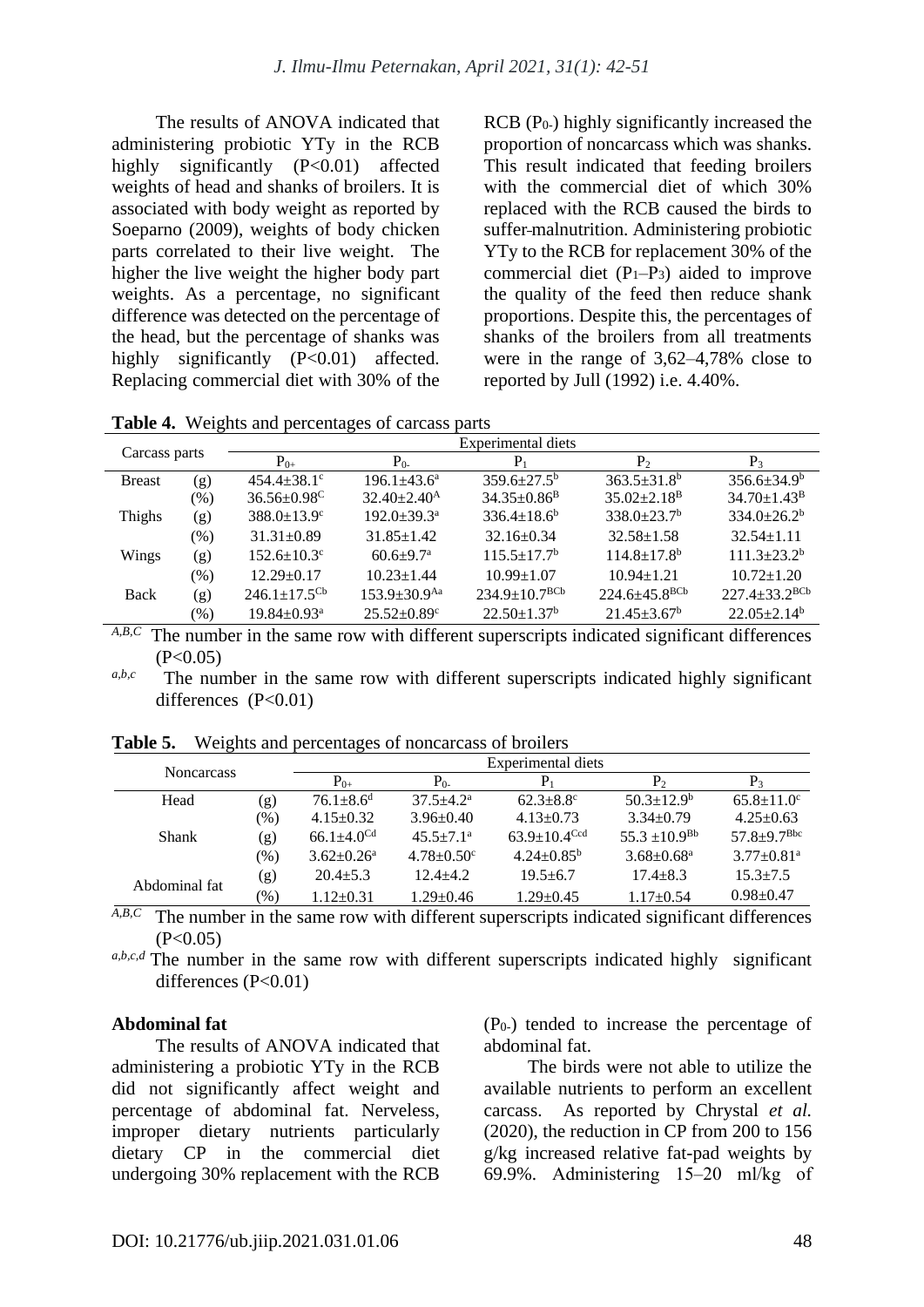probiotic YTy to the RCB  $(P_1-P_3)$  provided a positive impact to restrain abdominal fat deposit. Probiotic YTy was considered to be capable to generate a proper fat deposit. Agree to Miazzo *et al.* (2005), the chickens fed yeast (*S*. *cerevisiae)* accumulated significantly ( $p$ <0.05) 12% and 15% less fat abdominal weight than those fed without yeast.

The same result was also reported by Daud *et al.* (2007), the inclusion of the probiotic into the broiler ration could reduce fat. Probiotic YTy contained microorganisms of *Lactobacillus casei* that could convert glucose into lactic acid (Kὂnig *et al*., 2013) inhibits glycolysis, subsequently diminishes triglyceride and asetil KoA. As a result, the biosynthesis of body lipid including abdominal fat declined. The mechanism of *Lactobacillus casei* of releasing lactic acid caused the environmental area in the small intestine to become in the condition of relatively acid with lower pH. In lower pH, the process of fat digestion might run slowly so that fat was limitedly absorbed.

Yet, the percentages of abdominal fat of broilers from all treatments were in the range of  $0.98-1.29\%$  close to reported by Leeson and Summers  $(2005)$  i.e.  $1-2.5\%$ . Therefore, low abdominal fat was an advantage due to a better carcass quality (Sanz *et al*., 2000).

# **CONCLUSIONS**

Based on the results of this study, it was concluded that administering a probiotic constituted by the combination of *yakult + tape yeast* (YTy) increased the carcass yield of broiler chicken. Probiotic YTy increased the percentages of valuable parts of carcass such as breast, thighs, and wings but abdominal fat tended to reduce. It was suggested that to reduce the levels by less than 30% of the mixing of rice bran + corn bran with the presence of *yakult + tape yeast* as local probiotic replacing the partial number of the commercial diet to reach an optimal final body weight of broilers for generating economic benefits.

## **REFERENCES**

- Ameha, N., Girma, M., & Mulatu, K. (2019). Effects of feeding different levels of baker s yeast on performance and hematological parameters in broiler chickens. *Journal of World's Poultry Research*, *9*(2), 38–49. https://doi.org/10.36380/jwpr.2019.5
- Bidura, I. G. N., Warmadewi, D. A., Candrawati, D. P. M. A., Aryani, I. G. A. I., Utami, I. A. P., Partama, I. B., & Astuti, D. A. (2009). The effect of ragi tape fermentation products in diets on nutrients digestibility and growth performance of bali drake. *The 1st International Seminar on Animal Industry*, 180–187.
- Candrasih, N. N., & Bidura, I. G. N. G. (2001). Pengaruh penggunaan cangkang kakao yang disuplementasi ragi tape dalam ransum terhadap penampilan itik bali. *Majalah Ilmiah Peternakan*, *4*(3), 67–72.
- Chrystal, P. V., Moss, A. F., Khoddami, A., Naranjo, V. D., Selle, P. H., & Liu, S. Y. (2020). Effects of reduced crude protein levels, dietary electrolyte balance, and energy density on the performance of broiler chickens offered maize-based diets with evaluations of starch, protein, and amino acid metabolism. *Poultry Science*, *99*(3), 1421–1431. https://doi .org/10.1016/j.psj.2019.10.060
- Daud, M., Piliang, W, G., & Kompiang, I. P. (2006). Persentase dan kualitas karkas ayam pedaging yang diberi probiotik dan prebiotik dalam ransum. *Indonesian Journal of Animal and Veterinary Sciences*, *6*(2), 126–131.
- Hartadi, H., Reksohadiprodjo, S., & Tillman, A. D. (2005). *Komposisi Bahan Pakan untuk Indonesia*. Gadjah Mada University Press.
- Jadhav, K., Sharma, K. S., Katoch, S., Sharma, V., & Mane, B. G. (2015). Probiotics in broiler poultry feeds: a review. *Journal of Animal Nutrition and Physiology*, *1*, 4–16.
- Jull, M. (1992). *Poultry Husbandry* (3rd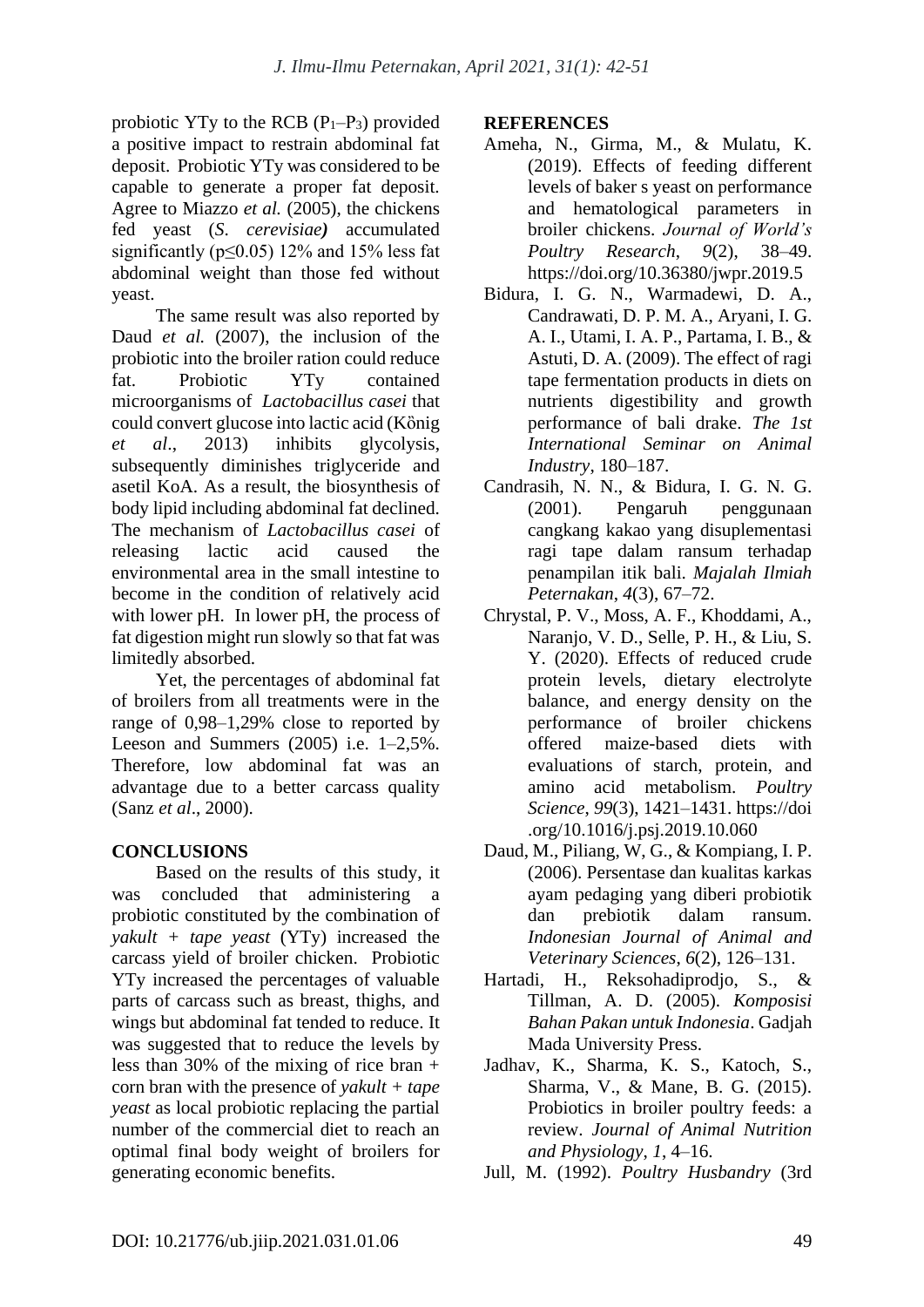ed.). Mc Graw Hill Publishing Company.

- Kabir, S. M. L. (2009). The role of probiotics in the poultry industry. *International Journal of Molecular Sciences*, *10*(8), 3531–3546. https:// doi.org/10.3390/ijms10083531
- Khaksefidi, A., & Rahimi, S. (2005). Effect of probiotic inclusion in the diet of broiler chickens on performance, feed efficiency and carcass quality. *Asian-Australasian Journal of Animal Sciences*, *18*(8), 1153–1156. https:// doi.org/10.5713/ajas.2005.1153
- Kumprecht, I., Zobac, P., Gasnarek, Z., & Robosova, E. (1994). The effect of continuous applications of probiotics preparations based on S. cerevisiae var elipsoideus and Streptococcus faecium C-68 (SF-68) on chicken broiler yield. *Zivocisma-Yroba*, *39*(6), 491–503.
- Kvan, O. V., Gavrish, I. A., Lebedev, S. V., Korotkova, A. M., Miroshnikova, E. P., Serdaeva, V. A., Bykov, A. V., & Davydova, N. O. (2018). Effect of probiotics on the basis of Bacillus subtilis and Bifidobacterium longum on the biochemical parameters of the animal organism. *Environmental Science and Pollution Research*, *25*(3), 2175–2183. https://doi.org/10. 1007/s11356-017-0534-9
- Kὂnig, H., Unden, G., & Frὂhlich, J. (2013). *Biology of Microorganisms on Grapes, in Must and in Wine* (2nd ed.). Springer-International Publishing.
- Leeson, S., & Summers, J. D. (2005). *Commercial Poultry Nutrition* (3rd ed.). University Books.
- Mandey, J. S., Tulung, B., Leke, J. R., & Sondakh, B. F. J. (2018). Performance and carcass quality of broiler chickens fed diet containing pineapple waste meal fermented by "ragi tape." *IOP Conference Series: Earth and Environmental Science*, *102*, 012042. https://doi.org/10.1088/1755-1315/10 2/1/012042
- McNaught, C., & MacFie, J. (2001).

Probiotics in clinical practice: a critical review of the evidence. *Nutrition Research*, *21*(1–2), 343– 353. https://doi.org/10.1016/S0271- 5317(00)00286-4

- Miazzo, R. D., Peralta, M. F., Picco, M. L., & Nilson, A. J. (2005). Productive parameters and carcass quality of broiler chickens fed yeast (S . cerevisiae). *XVII Th European Symposium on the Quality of Poultry Meat Doorwerth, The Netherlands*, *May*, 2004–2006.
- Nahashon, S. (1996). *Animal Feed Science Technology*. Elsevier.
- NRC. (1994). Nutrient Requirement of Poultry. In *National Research Council* (9th ed.). National Academy Press.
- O'Connel, E., Allgrove, J., Pollard, L., Xiang, M., & Harbige, L. S. (2010). A pilot study investigating the effects of yakult fermented milk drink (L. casei Shirota) on salivary IFN-g, sIgA, IgA1 and IgA2 in healthy volunteers. *Proceedings of the Nutrition Society*, 69.
- Parakkasi, A. (2002). *Ilmu Gizi dan Makanan Ternak Monogastrik* (1st ed.). Penerbit Angkasa.
- Paryad, A., & Mahmoudi, M. (3 C.E.). Effect of different levels of supplemental yeast (Saccharomyces cerevisiae) on performance, blood constituents, and carcass characteristics of broiler chicks. *African Journal of Agricultural Research*, *12*(835–842).
- Pourakbari, M., Seidavi, A., Asadpour, L., & Martínez, A. (2016). Probiotic level effects on growth performance, carcass traits, blood parameters, cecal microbiota, and immune response of broilers. *Anais Da Academia Brasileira de Ciências*, *88*(2), 1011– 1021. https://doi.org/10.1590/0001- 3765201620150071
- Ronstarci, T., Osfar, S., & Irfan, H. D. (2013). *Pengaruh Penambahan Probiotik Selulolitik (Cellulomonas sp.) Dalam Pakan Terhadap Kualitas Karkas, Lemak Abdominal Dan Berat*